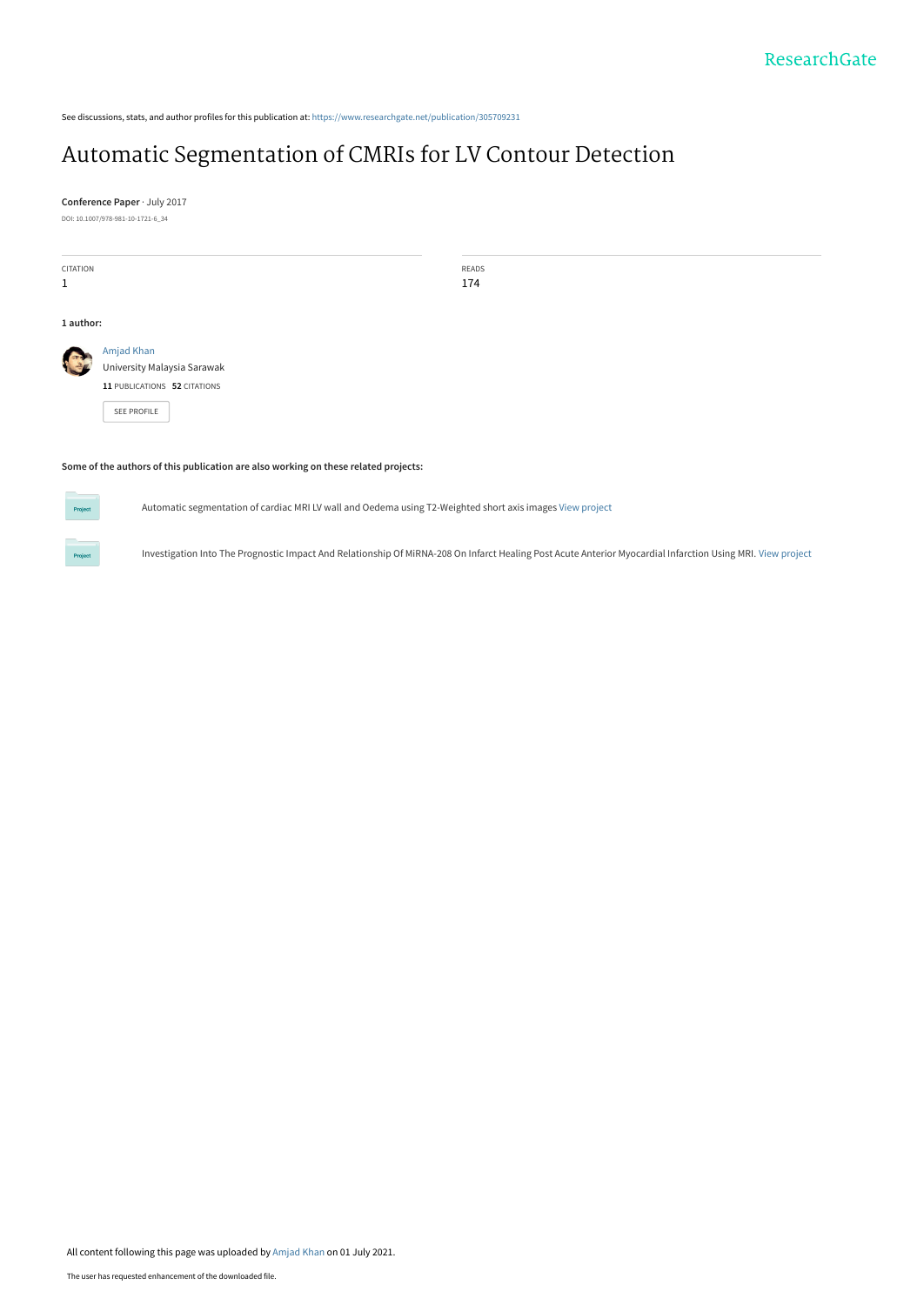## **Metadata of the chapter that will be visualized in SpringerLink**

| <b>Book Title</b>    | 9th International Conference on Robotic, Vision, Signal Processing and Power Applications |                                                        |  |
|----------------------|-------------------------------------------------------------------------------------------|--------------------------------------------------------|--|
| Series Title         |                                                                                           |                                                        |  |
| Chapter Title        | Automatic Segmentation of CMRIs for LV Contour Detection                                  |                                                        |  |
| Copyright Year       | 2017                                                                                      |                                                        |  |
| Copyright HolderName | Springer Science+Business Media Singapore                                                 |                                                        |  |
| Author               | Family Name                                                                               | Khan                                                   |  |
|                      | Particle                                                                                  |                                                        |  |
|                      | Given Name                                                                                | Amjad                                                  |  |
|                      | Prefix                                                                                    |                                                        |  |
|                      | Suffix                                                                                    |                                                        |  |
|                      | Division                                                                                  | Faculty of Computer Science and Information Technology |  |
|                      | Organization                                                                              | Universiti Malaysia Sarawak                            |  |
|                      | Address                                                                                   | 94300, Kota Samarahan, Sarawak, Malaysia               |  |
|                      | Email                                                                                     |                                                        |  |
| Corresponding Author | Family Name                                                                               | <b>Iskandar</b>                                        |  |
|                      | Particle                                                                                  |                                                        |  |
|                      | Given Name                                                                                | D. N. F. Awang                                         |  |
|                      | Prefix                                                                                    |                                                        |  |
|                      | Suffix                                                                                    |                                                        |  |
|                      | Division                                                                                  | Faculty of Computer Science and Information Technology |  |
|                      | Organization                                                                              | Universiti Malaysia Sarawak                            |  |
|                      | Address                                                                                   | 94300, Kota Samarahan, Sarawak, Malaysia               |  |
|                      | Email                                                                                     | dnfaiz@unimas.my                                       |  |
| Author               | Family Name                                                                               | Ujir                                                   |  |
|                      | Particle                                                                                  |                                                        |  |
|                      | Given Name                                                                                | Hamimah                                                |  |
|                      | Prefix                                                                                    |                                                        |  |
|                      | Suffix                                                                                    |                                                        |  |
|                      | Division                                                                                  | Faculty of Computer Science and Information Technology |  |
|                      | Organization                                                                              | Universiti Malaysia Sarawak                            |  |
|                      | Address                                                                                   | 94300, Kota Samarahan, Sarawak, Malaysia               |  |
|                      | Email                                                                                     |                                                        |  |
| Author               | Family Name                                                                               | Chai                                                   |  |
|                      | Particle                                                                                  |                                                        |  |
|                      | Given Name                                                                                | <b>Wang Yin</b>                                        |  |
|                      | Prefix                                                                                    |                                                        |  |
|                      | Suffix                                                                                    |                                                        |  |
|                      | Division                                                                                  | Faculty of Computer Science and Information Technology |  |
|                      | Organization                                                                              | Universiti Malaysia Sarawak                            |  |
|                      | Address                                                                                   | 94300, Kota Samarahan, Sarawak, Malaysia               |  |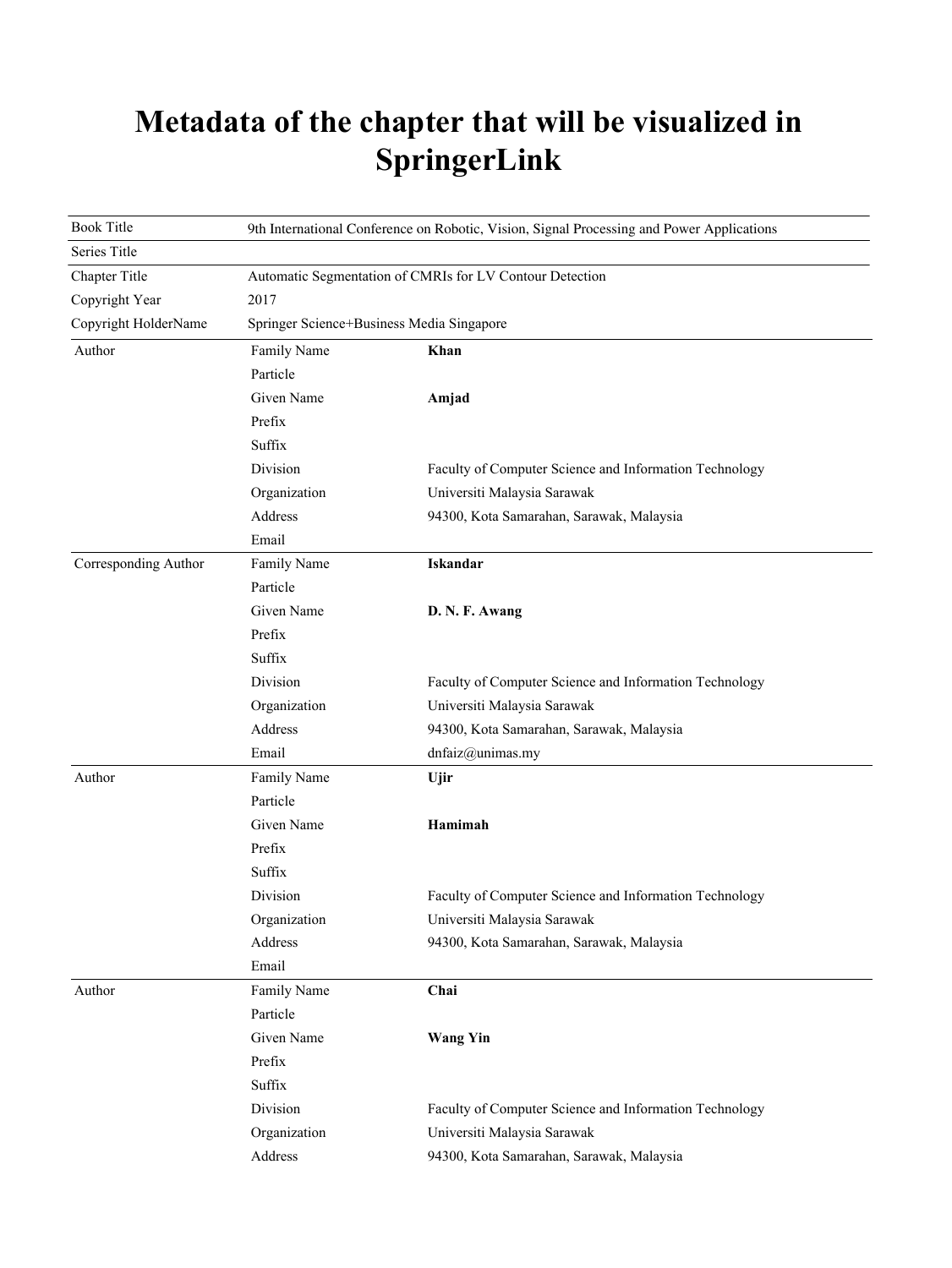|                                | Email                                                                                                                                                                                                                                                                                                                                                                                                                                                                                                                                                                                                                                                                                                                                                                                                                                                                                                                                                   |
|--------------------------------|---------------------------------------------------------------------------------------------------------------------------------------------------------------------------------------------------------------------------------------------------------------------------------------------------------------------------------------------------------------------------------------------------------------------------------------------------------------------------------------------------------------------------------------------------------------------------------------------------------------------------------------------------------------------------------------------------------------------------------------------------------------------------------------------------------------------------------------------------------------------------------------------------------------------------------------------------------|
| Abstract                       | Research on detecting, recognising and interpreting cardiovascular magnetic resonance images (CMRIs)<br>has started since the 1980s. Time consuming and the need of expert evaluation are the key problems in the<br>manual tracing efforts of CMRIs in a routine investigation. CMRIs manual tracing is also dependent on<br>image quality, and there is no one-size-fits-all MRI setting for an optimum image result. In this paper, we<br>present an approach using 2-Standard Division (2-SD) correlation along with the Sum of Absolute<br>Difference technique and Otsu Watershed to automatically detect the left ventricle (LV) wall and blood<br>pool in the effort to automatically assist the assessment of cardiac function. We test the approach using the<br>Sunnybrook Cardiac Data, a standard benchmark dataset. The results shown that the proposed method had<br>improved the automatic detection of the epicardium and endocardium. |
| Keywords<br>(separated by '-') | Cardiac MRI - Left ventricle - Automatic segmentation                                                                                                                                                                                                                                                                                                                                                                                                                                                                                                                                                                                                                                                                                                                                                                                                                                                                                                   |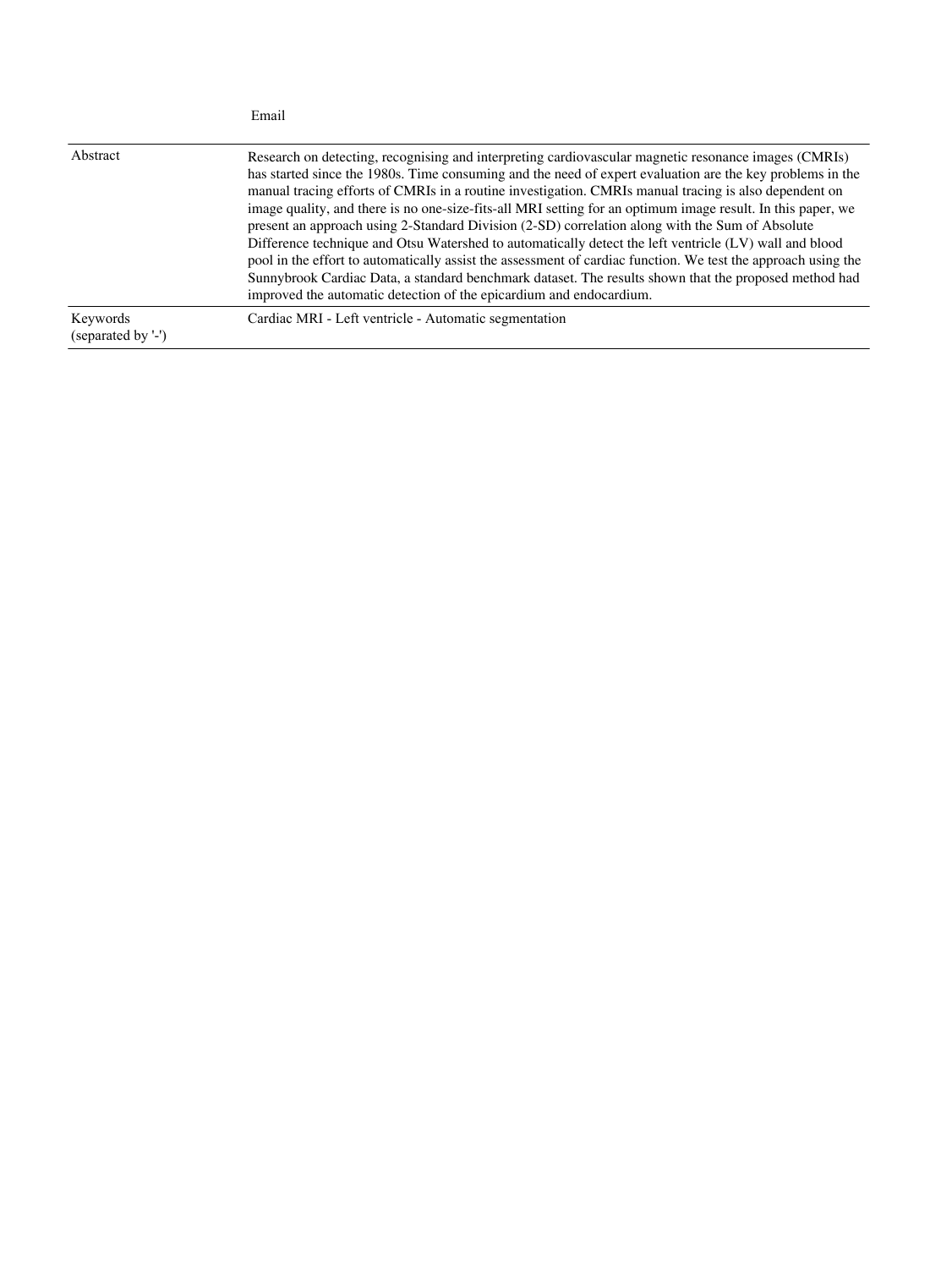### **Automatic Segmentation of CMRIs for LV Contour Detection**

**Amjad Khan, D.N.F.Awang Iskandar, Hamimah Ujir and Wang Yin Chai**

- <sup>1</sup> **Abstract** Research on detecting, recognising and interpreting cardiovascular mag-
- <sup>2</sup> netic resonance images (CMRIs) has started since the 1980s. Time consuming and
- the need of expert evaluation are the key problems in the manual tracing efforts
- <sup>4</sup> of CMRIs in a routine investigation. CMRIs manual tracing is also dependent on
- <sup>5</sup> image quality, and there is no one-size-fits-all MRI setting for an optimum image
- <sup>6</sup> result. In this paper, we present an approach using 2-Standard Division (2-SD) cor-<sup>7</sup> relation along with the Sum of Absolute Difference technique and Otsu Watershed
- to automatically detect the left ventricle (LV) wall and blood pool in the effort to
- <sup>9</sup> automatically assist the assessment of cardiac function. We test the approach using
- <sup>10</sup> the Sunnybrook Cardiac Data, a standard benchmark dataset. The results shown that
- <sup>11</sup> the proposed method had improved the automatic detection of the epicardium and
- <sup>12</sup> endocardium.

<sup>13</sup> **Keywords** Cardiac MRI ⋅ Left ventricle ⋅ Automatic segmentation

#### <sup>14</sup> **1 Introduction**

**Land Khan, D.N.F.Awang Iskandar, Hamimah Ujir**<br> **Und Wang Yin Chai**<br> **Und Wang Yin Chai**<br> **Und Wang Yin Chai**<br> **Und Wang Yin Chai**<br> **Und Wang Yin Chai**<br> **Und Explore Terms** (CMRIs) has started since to 19780s. Time consum Cardiovascular disease (CVD) is a term for describing disease related to the heart or blood vessels and had been one of the major reasons of death all over the world [\[1](#page-8-0)]. For the past two decades, cardiovascular magnetic resonance (CMR) has emerged as an alternative noninvasive modality to assess and detect CVD. During a CMR scan, series of images are produced, and known as cardiovascular magnetic reso- nance images (CMRIs). These CMRIs depicts the valve anatomy that can be used for quantitative evaluation of stenosis and regurgitation.

<sup>22</sup> The World Health Organisation (WHO) has listed CVD as one of the non-<sup>23</sup> communicable diseases (NCDs) and currently part of the Global Action Plan for the

1

A. Khan ⋅ D.N.F.A. Iskandar (✉) ⋅ H. Ujir ⋅ W.Y. Chai

Faculty of Computer Science and Information Technology,

Universiti Malaysia Sarawak, 94300 Kota Samarahan, Sarawak, Malaysia e-mail: dnfaiz@unimas.my

<sup>©</sup> Springer Science+Business Media Singapore 2017

H. Ibrahim et al. (eds.), *9th International Conference on Robotic, Vision, Signal Processing and Power Applications*, Lecture Notes in Electrical Engineering 398, DOI 10.1007/978-981-10-1721-6\_34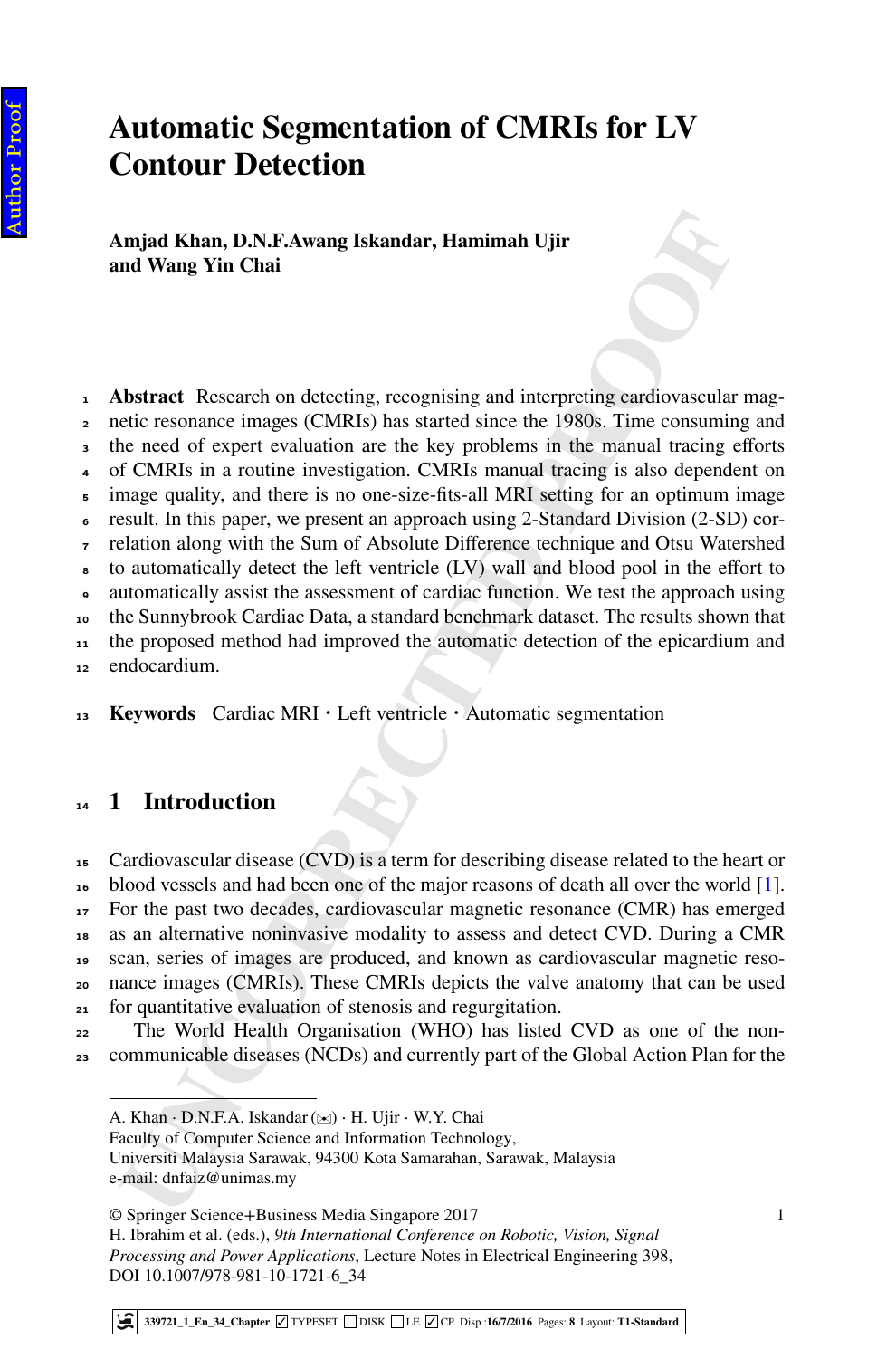24 Prevention and Control of NCDs 2013–2020 [\[1\]](#page-8-0). In conjunction with the action plan, various semi-automatic and fully automatic techniques were developed to assess the cardiac function and estimate cardiac parameters for clinical use. Common cardiac parameters that are researched are ejection fraction (EF), end-systolic volume (ESV), end-diastolic volume (EDV) and myocardial mass. CMRI has become a reference examination for cardiac morphology, function and perfusion in humans. CMRI auto- matic analysis is an open research due to the characteristics of CMR and variability of the images among patients; the problem of cardiac cavity; weak edges informa-tion; papillary muscles identification; and signal intensity.

 Our research focuses on the mapping between CMRI and ontology to guide med- ical decision making as it can be used to characterise the state and behaviour of a patient's disease both in terms of natural course and as the result of therapeutic interventions. This paper presents part of our work in Phase 3, which is the auto- matic detection of spatial regions in CRMI, described in Awang Iskandar et al. [\[2](#page-8-1)]. It also contributes as phenomenon-centric data to support health care research. Besides being part of the big data science research, transforming the data into knowledge requires involvement of computer science techniques to aggregate the data in hierar- chically organised knowledge that will be more understood by non-experts, such as 42 medical students and researchers from other domains.

nd-diastolic volume (FDV) and myocardial mass. [C](#page-8-3)MR1 has become a referent<br>nation for cardial morphology, function and perfusion in humans. CMR1<br>and mathematic analysis is an open research due to the characteristics of CMR CMRIs captures the space of liver, lungs, stomach and other surrounding organs. 44 The heart only comprises of approximately a 20% of the CMRI and left ventri- cle (LV) takes comparatively less space. The LV is our region of interest in this research. Semi-automatic methods use manual cardiac expert involvement to localise <sup>47</sup> LV detection and its walls. In this paper, we present a proposed approach to automat- ically detect the left ventricle (LV) walls and compared the results againts a reputable 49 research by Wijnhout et al.  $[3]$ . In particular we have improved the automatic detec- tion of the epicardium and endocardium. One of the main challenges of automatic segmentation of LV walls is the accuracy in segmenting the LV epicardium con- tour due to the ballooning problem of the epicardium contours at the region between myocardium and lung parenchyma.

 The remainder of this paper is organised as follows. In Sect. 2, we present the background on existing related work. In Sect. 3, we describe the proposed method. In Sect. 4, we explain the benchmark dataset and experiment. In Sect. 5, we analyse and evaluate the findings. We conclude in Sect. 6 along with our suggestions for future work.

#### <span id="page-4-0"></span>**2 Related Work**

 Florentine et al. [4] recognized the problem with manual tracing efforts hampering the adoption of cardiac MRI as routine investigation. Manual tracing is also depen- dent on image quality, and there is no one-size-fits-all MRI setting for the optimum image result. They compared results from a graph-based searching method with the manual tracings, though they acknowledged that this in itself can be considered a bias, as only decent images can be used. Attili et al. [5] recently reviewed the various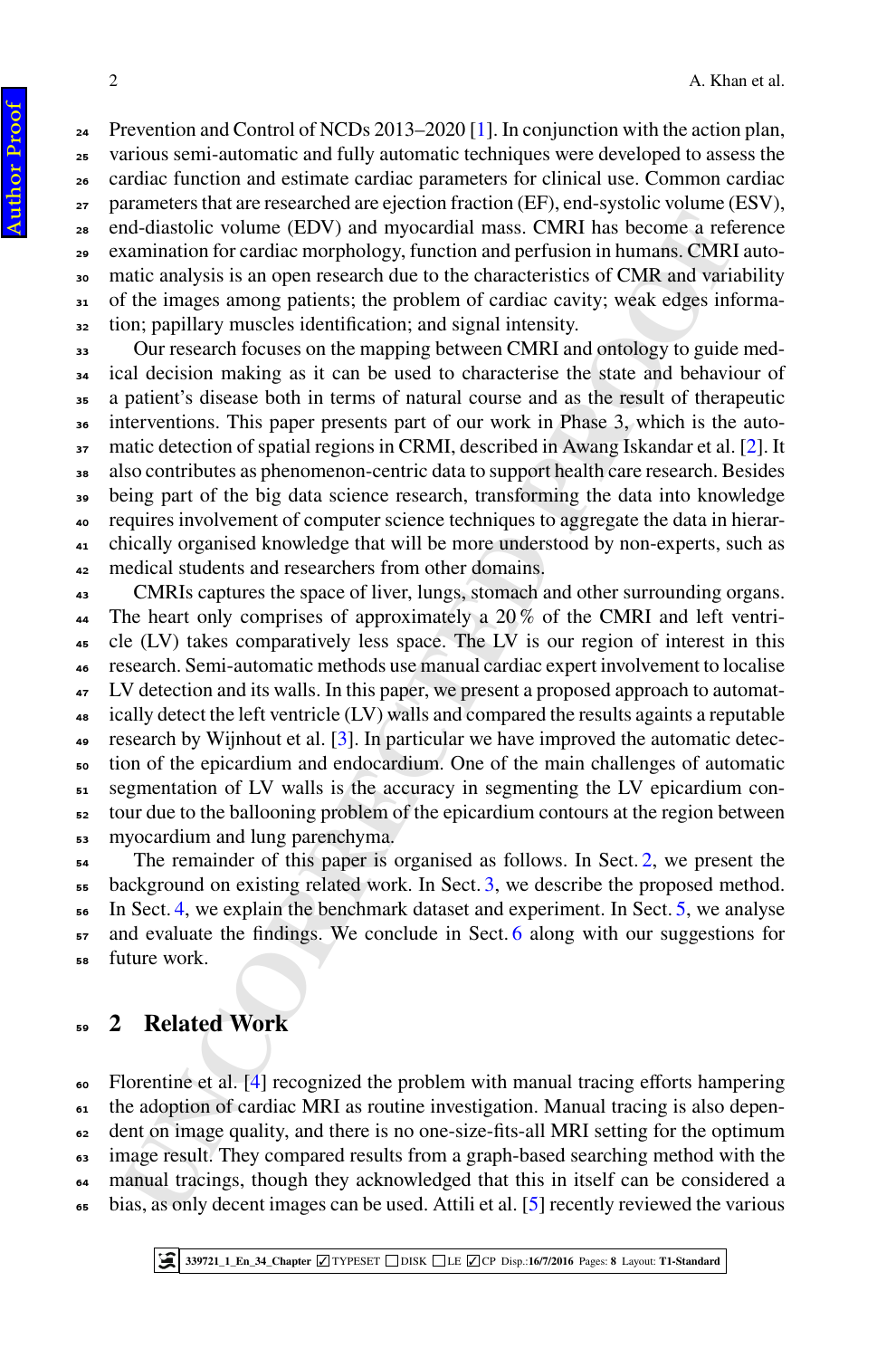advances in CMRI image acquisition and processing. They remarked on the lack of

an integrated image analysis package for cardiac MRI, as the various solutions only

cater to selected elements within a cardiac MRI examination.

 Research conducted to segment the LV walls automatically without expert inter- vention and assessment of cardiac function involves several techniques including  $\tau_1$  fuzzy clustering [6]; dynamic programming [7]; active appearance model [8]; active shape model [9]; deformable model [10]; graph cuts [11] image-driven approaches [12] image-based methods(include region growing and thresholding [13]; pixel clas- sification methods using classification and clustering [14] and atlas guided method [15]. As the study of this segmentation method prove that the LV still need to delin-eate accurate and fast automatic segmentation.

 One of the most referred work for LV segmentation is done by Wijnhout et al. [3] using a hybrid approach of active appearance model and active shape model.  $\alpha$  Recently, Marino et al. [16] proposed a fully automated technique to detected points inside the LV cavity; calculate the minimal biases and narrow limits of agreement for LV volumes, ejection fraction and mass. On the other hand, Ringenberg et al. [\[17\]](#page-9-2) proposed a combination novel window-constrained accumulator thresholding tech-nique to drive the segmentation of the right ventrical.

#### <span id="page-5-0"></span>**3 Automatic Segmentation of LV Walls**

 A CMRI slice is a series of images (in the form of video) that covers the whole car- diac cycle, starting from systole to the end of systole; then from the start of diastole to the end diastole. Existing research only manages to segment the LV walls from 88 one image of a slice [3], in our approach, we segmented all images in a slice and render the motion along with the detected segmented walls. By accumulating the information from the motion, segments and wall contours, we derive the LV func-tion.

 Before being able to estimate the LV function, an accurate delineation of the LV walls is the primary task. In detecting the LV walls automatically—epicardium and endocardium, the first step is to perform LV localisation to detect the LV from a CMRI slice. We perform automatic region of interest (ROI) to detect the motion areas of the block from CMR short axis (SAX) images. The roundness matrix was used to draw the target circle around the LV ROI, we obtained the center point and calculate the distance from the center point to the endocardium wall.

**Entry of Statistical** (for differential products are the spearal rechniques in<br>thange model [9]; deformable model [10]; argin cuts [11]; antige-direct approached [8]; deformable model [10]; argin cuts [11] image-shire app The second step is to segment and extract the epicardium and endocardium based on the localised images. Besides segmenting the walls, this step also accurately remove the papillary muscle and trabeculation from the contours of detected walls. Otsu watershed was used to solve the heterogeneity problem in the blood pool. The third step is to detect the wall contours in the CMRI slices. Here, we developed an algorithm to locate the beating heart from the CRMIs and detect the motions in a slice using the 2-Standrad Division (2SD) correlation along with the Sum of Absolute Differences technique. The 2SD is used to measure the similarity between blocks of image by calculating the difference between each pixel of original image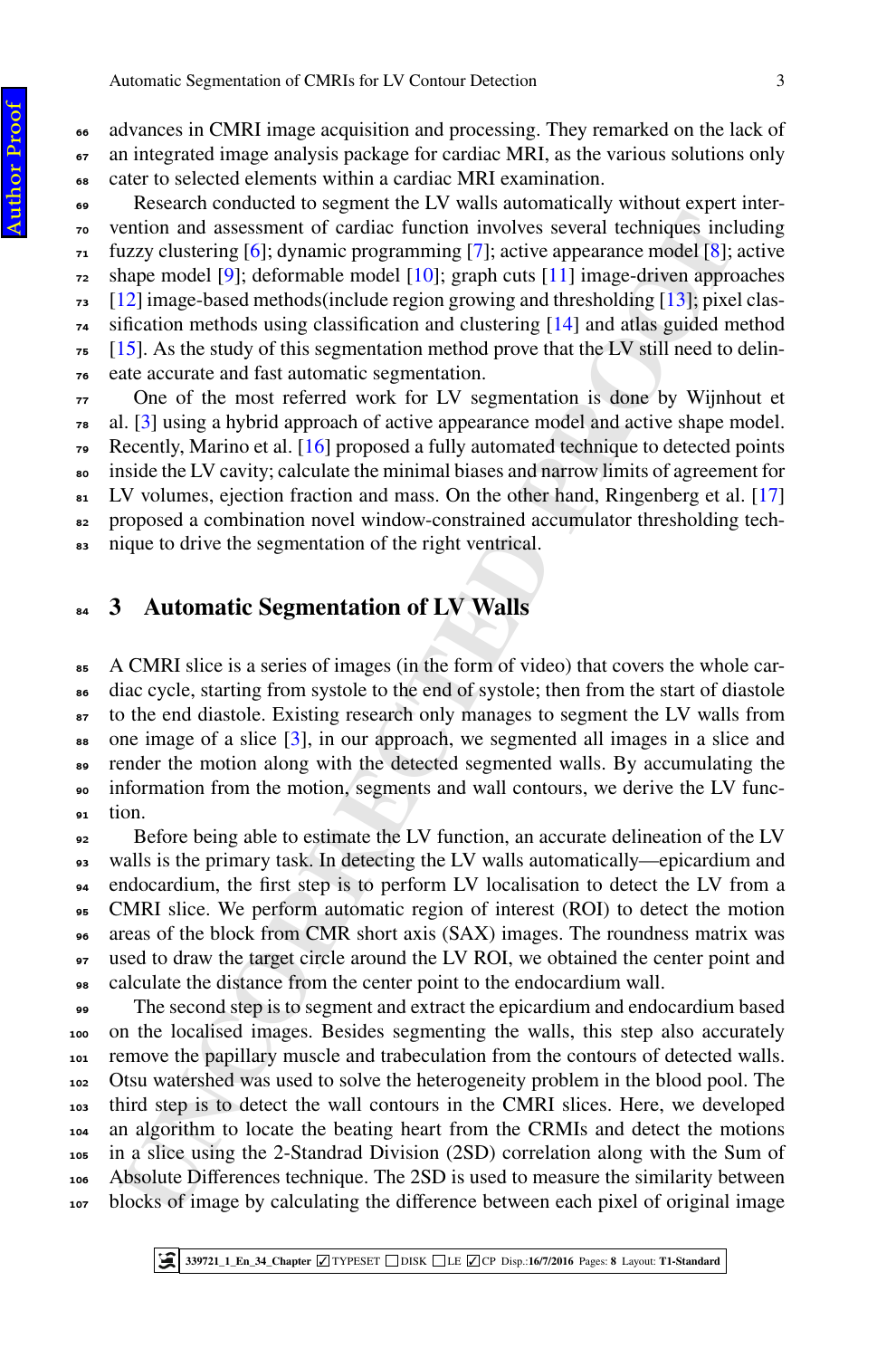$||D|| = \sum_{m=1}^{n=1} (||d||)$ 

 Here *D* is value of absolute differences and *d* is the difference of all pixels from *I* 112 image and *T* the template image. If  $x - y = 0$  then no difference is measured if  $x - y$  > 0 then it means pixels have changed.

#### <span id="page-6-0"></span>**4 Experiment**

 $d = (x - y) : x \in I, y \in T$ <br>
Here *D* is value of absolute differences and *d* is the difference of all pixels<br>
mage and *T* the template image. If  $x - y = 0$  then no difference is measured if x<br>
then it means pixels have changed.<br> We conducted an experiment to evaluate the effectiveness of the proposed appraoch. We used a standard benchmark dataset from the previous 2009 Cardiac MR Left Ventricle Segmentation Challenge [18]. It is also known as the Sunnybrook Cardiac Data, containing 45 cases in total. Among the 45 cases, 12 cases were heart failure with ischemia (HF-I), 12 cases of heart failure without ischemia (HF-NI), 12 cases of hypertrophy (HYP) and nine normal (N) cases. The image data were obtained during  $121 \cdot 10$ –15 s breath-holds with a temporal resolution of 20 cardiac phases over the heart cycle. Six to twelve SAX images were obtained from the atrioventricular ring to the 123 apex (with the specification of: thickness  $58 \times 10$  mm, FOV 5320mm $\times$ 320 mm,  $_{124}$  matrix 5256  $\times$  256). In particular, the cardiac cine MRI LV short axis slices were used for the experiment.

 The proposed automatic method of segmenting the LV was tested on different patients each by using three different slices with 20 phases for each slice. Figure [1](#page-6-1) depicts a sample image of detected moving epicardium and endocardium contours that are highlighted in blue. The final endocardium border and contour detection (in Fig. 1III), uses the starting and ending points of the wall motion which provide accurate measures of LV.



**Fig. 1 I**. Result of proposed automatic wall segmentation; **II**. Result of edge base detection for the walls; and III. Final endocardium border and contour detection. Best view in colour

<span id="page-6-1"></span>**339721\_1\_En\_34\_Chapter ✓** TYPESET DISK LE **✓** CP Disp.:**16/7/2016** Pages: **[8](#page-10-0)** Layout: **T1-Standard** W

Author ProofAuthor Proof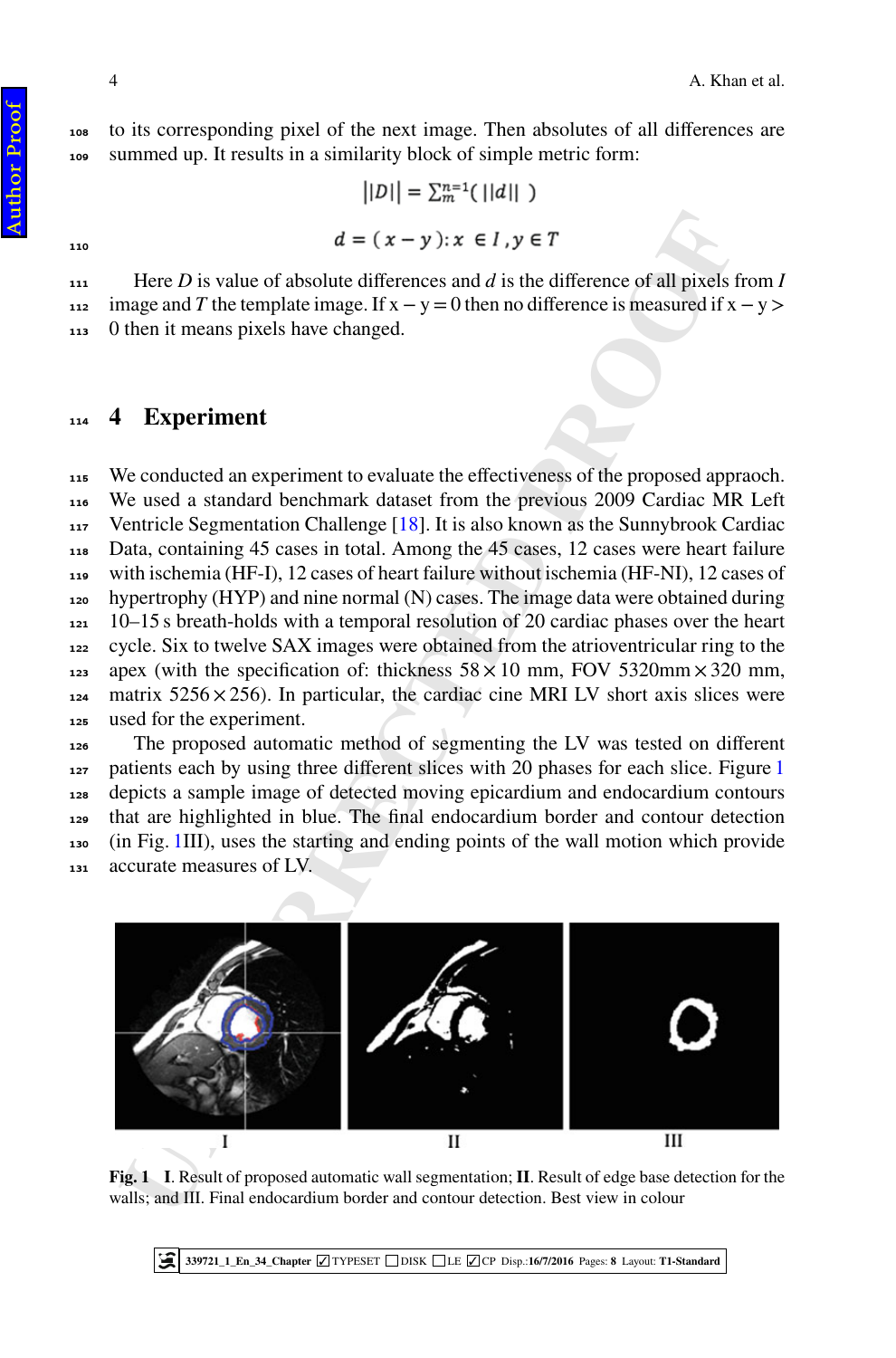| Patient_id                                                                                                                                                                                                                                                                                                                                                                                                                                                                                                                                                                                                                                                                                                                                                                                                                                                                                                                                                                                                                                                                                                               | Wijnhout et al. [15]                |                  | Proposed         |                                                                                                                                                                                                                                                        |  |  |  |
|--------------------------------------------------------------------------------------------------------------------------------------------------------------------------------------------------------------------------------------------------------------------------------------------------------------------------------------------------------------------------------------------------------------------------------------------------------------------------------------------------------------------------------------------------------------------------------------------------------------------------------------------------------------------------------------------------------------------------------------------------------------------------------------------------------------------------------------------------------------------------------------------------------------------------------------------------------------------------------------------------------------------------------------------------------------------------------------------------------------------------|-------------------------------------|------------------|------------------|--------------------------------------------------------------------------------------------------------------------------------------------------------------------------------------------------------------------------------------------------------|--|--|--|
|                                                                                                                                                                                                                                                                                                                                                                                                                                                                                                                                                                                                                                                                                                                                                                                                                                                                                                                                                                                                                                                                                                                          | Endocardium                         | Epicardium       | Endocardium      | Epicardium                                                                                                                                                                                                                                             |  |  |  |
| $SC-HF-I-05$                                                                                                                                                                                                                                                                                                                                                                                                                                                                                                                                                                                                                                                                                                                                                                                                                                                                                                                                                                                                                                                                                                             | 100                                 | 100              | 100              | 100                                                                                                                                                                                                                                                    |  |  |  |
| $SC-HF-I-06$                                                                                                                                                                                                                                                                                                                                                                                                                                                                                                                                                                                                                                                                                                                                                                                                                                                                                                                                                                                                                                                                                                             | 100                                 | 92               | 96.27            | 100                                                                                                                                                                                                                                                    |  |  |  |
| $SC-HF-I-07$                                                                                                                                                                                                                                                                                                                                                                                                                                                                                                                                                                                                                                                                                                                                                                                                                                                                                                                                                                                                                                                                                                             | 75                                  | 100              | 88.35            | 100                                                                                                                                                                                                                                                    |  |  |  |
| SC-HF-NI-31                                                                                                                                                                                                                                                                                                                                                                                                                                                                                                                                                                                                                                                                                                                                                                                                                                                                                                                                                                                                                                                                                                              | 84                                  | 100              | 94.57            | 100                                                                                                                                                                                                                                                    |  |  |  |
| SC-HF-NI-33                                                                                                                                                                                                                                                                                                                                                                                                                                                                                                                                                                                                                                                                                                                                                                                                                                                                                                                                                                                                                                                                                                              | 89                                  | 90               | 89.55            | 100                                                                                                                                                                                                                                                    |  |  |  |
| SC-HYP-06                                                                                                                                                                                                                                                                                                                                                                                                                                                                                                                                                                                                                                                                                                                                                                                                                                                                                                                                                                                                                                                                                                                | 85                                  | 100              | 86.34            | 100                                                                                                                                                                                                                                                    |  |  |  |
| SC-HYP-07                                                                                                                                                                                                                                                                                                                                                                                                                                                                                                                                                                                                                                                                                                                                                                                                                                                                                                                                                                                                                                                                                                                | 69                                  | 100              | 84.65            | 100                                                                                                                                                                                                                                                    |  |  |  |
| SC-HYP-08                                                                                                                                                                                                                                                                                                                                                                                                                                                                                                                                                                                                                                                                                                                                                                                                                                                                                                                                                                                                                                                                                                                | 68                                  | 90               | 80.52            | 92.20                                                                                                                                                                                                                                                  |  |  |  |
| SC-HYP-37                                                                                                                                                                                                                                                                                                                                                                                                                                                                                                                                                                                                                                                                                                                                                                                                                                                                                                                                                                                                                                                                                                                | 85                                  | 86               | 85.46            | 400                                                                                                                                                                                                                                                    |  |  |  |
| $SC-N-05$                                                                                                                                                                                                                                                                                                                                                                                                                                                                                                                                                                                                                                                                                                                                                                                                                                                                                                                                                                                                                                                                                                                | 80                                  | 100              | 93               | 100                                                                                                                                                                                                                                                    |  |  |  |
| $SC-N-06$                                                                                                                                                                                                                                                                                                                                                                                                                                                                                                                                                                                                                                                                                                                                                                                                                                                                                                                                                                                                                                                                                                                | 92                                  | 86               | 94               | 100                                                                                                                                                                                                                                                    |  |  |  |
| $SC-N-07$                                                                                                                                                                                                                                                                                                                                                                                                                                                                                                                                                                                                                                                                                                                                                                                                                                                                                                                                                                                                                                                                                                                | 78                                  | 80               | 95.32            | 100                                                                                                                                                                                                                                                    |  |  |  |
| $All(Mean \pm SD)$                                                                                                                                                                                                                                                                                                                                                                                                                                                                                                                                                                                                                                                                                                                                                                                                                                                                                                                                                                                                                                                                                                       | $83.75 \pm 10.51$                   | $93.66 \pm 7.22$ | $90.24 \pm 5.83$ | $99.35 \pm 2.25$                                                                                                                                                                                                                                       |  |  |  |
| Overall                                                                                                                                                                                                                                                                                                                                                                                                                                                                                                                                                                                                                                                                                                                                                                                                                                                                                                                                                                                                                                                                                                                  | $90.37 \pm 21.62$                   |                  | $94.5 \pm 9.196$ |                                                                                                                                                                                                                                                        |  |  |  |
| To analyse the effectiveness of the proposed algorithm, we evaluated the results<br>againts the measures available in Randau et al. [18]. Table 1 shows the result compar-<br>ison between Wijnhout et al. [3] and the proposed approach—the good percentage of<br>endocardium and epicardium contours that was successfully detected for the listed<br>12 cases. A detail comparison with other known research will be presented in future<br>publication. In this result, the patient ID SC-HF-I-08, SC-HF-NI-07 and SC-HF-NI-<br>11 are missing because the proposed algorithm was designed for diastolic measure-<br>ment and in these cases the automatic drawn contours are not able to detect the dias-<br>tolic process due to the nature of the image collection in the dataset. On average the<br>proposed approach detected 90.24 and 99.35% of the endocardium and epicardium<br>contours, respectively were detected within an average distance of 2.4 mm of the ref-<br>erenced manual contours. In most patient cases, the proposed approach managed to<br>detect the endocardium better than Wijnhout's. |                                     |                  |                  |                                                                                                                                                                                                                                                        |  |  |  |
|                                                                                                                                                                                                                                                                                                                                                                                                                                                                                                                                                                                                                                                                                                                                                                                                                                                                                                                                                                                                                                                                                                                          | <b>6</b> Conclusion and Future Work |                  |                  | To summarise, we have described a proposed approach for detecting LV walls. This<br>apporach is a pipeline of operations to perform LV localisation, LV segmantation<br>and LV wall contour detection. With the aim to accurately perform an automatic |  |  |  |
|                                                                                                                                                                                                                                                                                                                                                                                                                                                                                                                                                                                                                                                                                                                                                                                                                                                                                                                                                                                                                                                                                                                          |                                     |                  |                  |                                                                                                                                                                                                                                                        |  |  |  |

**Table 1** Comparison of contours detection results

<span id="page-7-2"></span>Author ProofAuthor Proof

#### <span id="page-7-0"></span><sup>132</sup> **5 Result Analysis and Evaluation**

 To analyse the effectiveness of the proposed algorithm, we evaluated the results againts the measures available in Randau et al. [18]. Table 1 shows the result compar- ison between Wijnhout et al. [3] and the proposed approach—the good percentage of endocardium and epicardium contours that was successfully detected for the listed 12 cases. A detail comparison with other known research will be presented in future publication. In this result, the patient ID SC-HF-I-08, SC-HF-NI-07 and SC-HF-NI- 11 are missing because the proposed algorithm was designed for diastolic measure- ment and in these cases the automatic drawn contours are not able to detect the dias- tolic process due to the nature of the image collection in the dataset. On average the proposed approach detected 90.24 and 99.35 % of the endocardium and epicardium contours, respectively were detected within an average distance of 2.4 mm of the ref- erenced manual contours. In most patient cases, the proposed approach managed to detect the endocardium better than Wijnhout's.

#### <span id="page-7-1"></span><sup>146</sup> **6 Conclusion and Future Work**

<sup>147</sup> To summarise, we have described a proposed approach for detecting LV walls. This <sup>148</sup> apporach is a pipeline of operations to perform LV localisation, LV segmantation <sup>149</sup> and LV wall contour detection. With the aim to accurately perform an automatic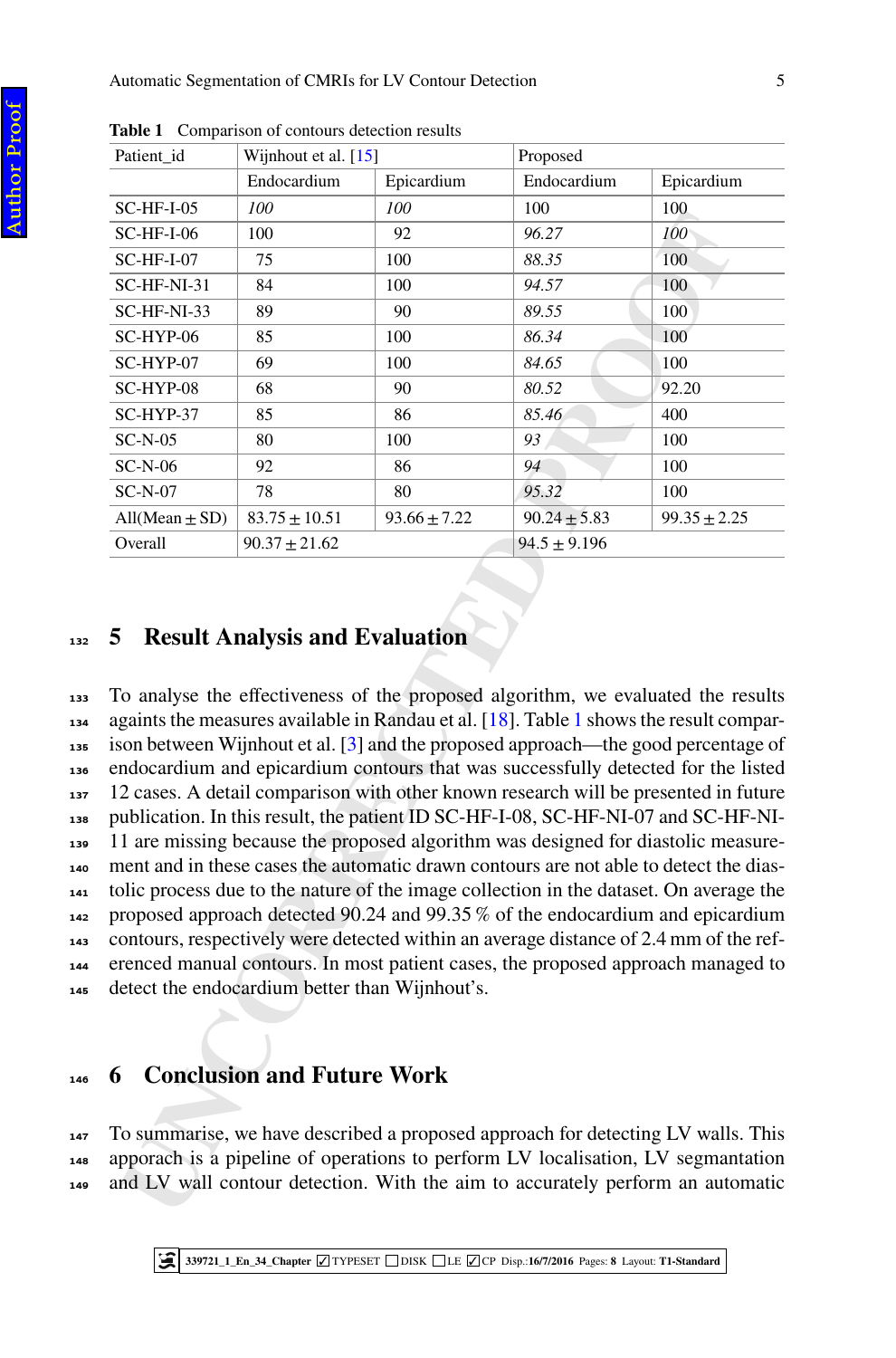segmentation without human intervention using cardiac MRI images, the proposed approach shows a promising result of good contour detection of endocardium and

epicardium contours for the assessment of cardiac function. Our future works include

identification of similarity for clinical scoring, integrating data of temporal variations

and knowledge representation model of semantics behind the cardiac functions.

 **Acknowledgments** This research was supported by Ministry of Education Malaysia through the Exploratory Research Grant (ERGS/ICT07(02)/1019 /2013(16)). The authors would also like to thank Universiti Malaysia Sarawak for providing the resources used in the conduct of this study.

#### **References**

- <span id="page-8-0"></span> 1. World Health Organisation (2013) Global action plan for the prevention and control of non-communicable diseases 2013–2020
- <span id="page-8-1"></span> 2. Iskandar DNFA, Hamimah U (2015) Spatio-temporal semantic representation of cardiac MRI in heart attack patients. In: Proceedings of the 9th international conference on IT in Asia (CITA 163 , pp. 1–5
- <span id="page-8-2"></span> 3. Wijnhout J, Hendriksen D, Assen HV, der Geest RV (2009) LV challenge LKEB contribution: fully automated myocardial contour detection. MIDAS J 43:2
- <span id="page-8-3"></span> 4. Florentine MS, Grosskreutz CL, Chang W, Hartnett JA, Dunn VD, Ehrhardt JC, Fleagle SR, Collins SM, Marcus ML, Skorton DJ (1986) Measurement of left ventricular mass in vivo using gated nuclear magnetic resonance imaging. J Am Coll Cardiol 8(1):107–112
- <span id="page-8-4"></span> 5. Attili AK, Schuster A, Nagel E, Reiber JH, van der Geest RJ (2010) Int J Cardiovasc Imaging 26(Suppl 1):27–40
- <span id="page-8-5"></span> 6. Lorenzo-Valdés M, Sanchez-Ortiz GI, Elkington AG, Mohiaddin RH, Rueckert D (2004) Seg- mentation of 4D cardiac MR images using a probabilistic atlas and the EM algorithm. Med 173 Image Anal 8(3):255–265
- <span id="page-8-6"></span>7. Rezaee MR, Van der Zwet PM, Lelieveldt BP, Van Der Geest RJ, Reiber JH (2000) A multires- olution image segmentation technique based on pyramidal segmentation and fuzzy clustering. IEEE Trans Image Process 9(7):1238–1248
- <span id="page-8-7"></span> 8. Kurkure U, Pednekar A, Muthupillai R, Flamm SD, Kakadiaris I (2009) Localization and segmentation of left ventricle in cardiac cine-MR images. IEEE Trans Biomed Eng 56(5):1360– 1370
- <span id="page-8-9"></span><span id="page-8-8"></span> 9. Mitchell SC, Lelieveldt BP, Van der Geest RJ, Bosch HG, Reiver JHC, Sonka M (2001) Mul- tistage hybrid active appearance model matching: segmentation of left and right ventricles in cardiac MR images. IEEE Trans Med Imaging 20(5):415–423
- nd knowledge representation model of semantics behind the cardiac function<br>**cknowledge representation** model of semantics behind the cardiac function<br>spheratory Research transit (FRGS/CTU/02)/U09 /2013(16). The authors wo 10. Cordero-Grande L, Vegas-Sánchez-Ferrero G, Casaseca-de-la-Higuera P, San-Román-Calvar JA, Revilla-Orodea A, Martn-Fernndez M, Alberola-Lpez C (2011) Unsupervised 4D myocardium segmentation with a markov random field based deformable model. Med Image Anal 15(3):283–301
- <span id="page-8-10"></span>11. Ayed IB, Lu Y, Li S, Ross I (2008) Left ventricle tracking using overlap priors. In: Medical image computing and computer-assisted intervention MICCAI 2008. Springer, Berlin, Heidel-berg, pp. 1025–1033
- <span id="page-8-11"></span> 12. Pednekar A, Kurkure U, Muthupillai R, Flamm S, Kakadiaris I (2006) Automated left ventricular segmentation in cardiac MRI. IEEE Trans Biomed Eng 53(7):1425–1428
- <span id="page-8-12"></span> 13. Stalidis G, Maglaveras N, Efstratiadis SN, Dimitriadis AS, Pappas C (2002) Model-based processing scheme for quantitative 4-D cardiac MRI analysis. IEEE Trans Inf Technol Bio-med 6(1):59–72
- <span id="page-8-13"></span>14. Lorenzo-Valdes M, Sanchez-Ortiz GI, Mohiaddin R, Rueckert D (2002) Atlas-based segmen-
- tation and tracking of 3D cardiac MR Images using non-rigid registration. In: Medical image

**339721\_1\_En\_34\_Chapter** ✓ TYPESET DISK LE ✓ CP Disp.:**16/7/2016** Pages: **[8](#page-10-0)** Layout: **T1-Standard**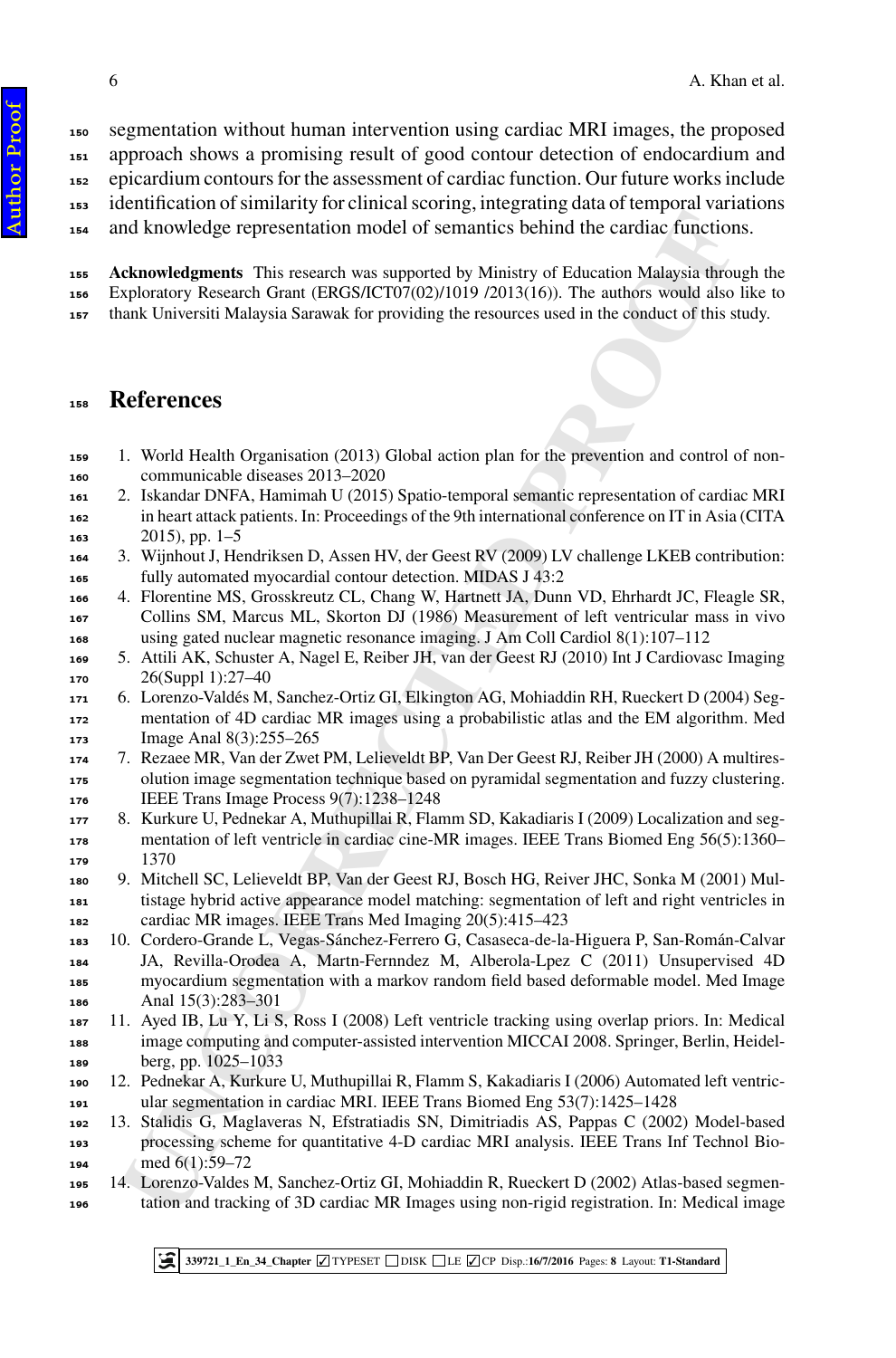- computing and computer-assisted intervention MICCAI 2002. Springer, Berlin, Heidelberg, pp. 642–650
- 15. Zhuang X, Hawkes D.J, Crum WR, Boubertakh R, Uribe S, Atkinson D, Hill DLG (2008) Robust registration between cardiac MRI images and atlas for segmentation propagation. Med Imaging 691408. International Society for Optics and Photonics
- Integral of Machine Material Science of Machine Science of the Highlighton of the High manufacturistic resonance images. In: 366 Annual interpretistic and the High interpretistic resonance images. In: 366 Annual interpreti 16. Marino M, Veronesi F, Corsi C (2014) Fully automated assessment of left ventricular volumes and mass from cardiac magnetic resonance images. In: 36th Annual international conference of the IEEE in engineering and medicine and biology society (EMBC), pp. 1079–1082
- 17. Ringenberg J, Deo M, Devabhaktuni V, Berenfeld O, Boyers P, Gold J (2014) Fast, accurate, and fully automatic segmentation of the right ventricle in short-axis cardiac MRI. Comput Med Imaging Graph 38(3):190–201
- <span id="page-9-3"></span> 18. Radau P, Lu Y, Connelly K, Paul G, Dick AJ, Wright GA (2009) Evaluation framework for algorithms segmenting short axis cardiac MRI. MIDAS J Cardiac MR Left Ventricle Segm
- Chall http://hdl.handle.net/10380/3070

<span id="page-9-2"></span><span id="page-9-1"></span><span id="page-9-0"></span>

**339721\_1\_En\_34\_Chapter** ✓ TYPESET DISK LE ✓ CP Disp.:**16/7/2016** Pages: **[8](#page-10-0)** Layout: **T1-Standard** ⋐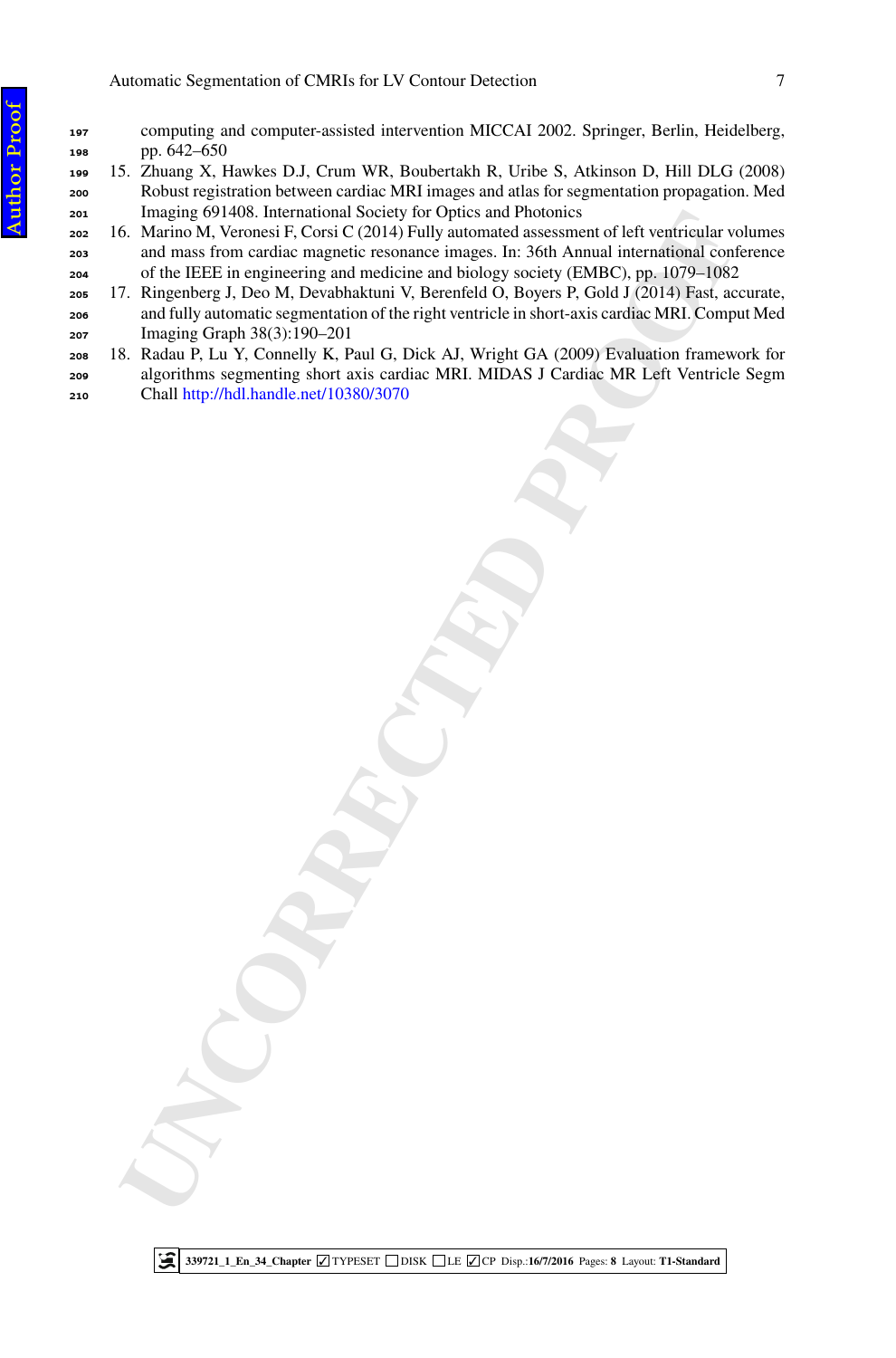## **Author Queries**

# <span id="page-10-0"></span>Mery Refs. Details Required<br>
No: queries.<br> **Examples Chapter 34 Query Refs.** Details Required **Details Required Author's response** No queries.